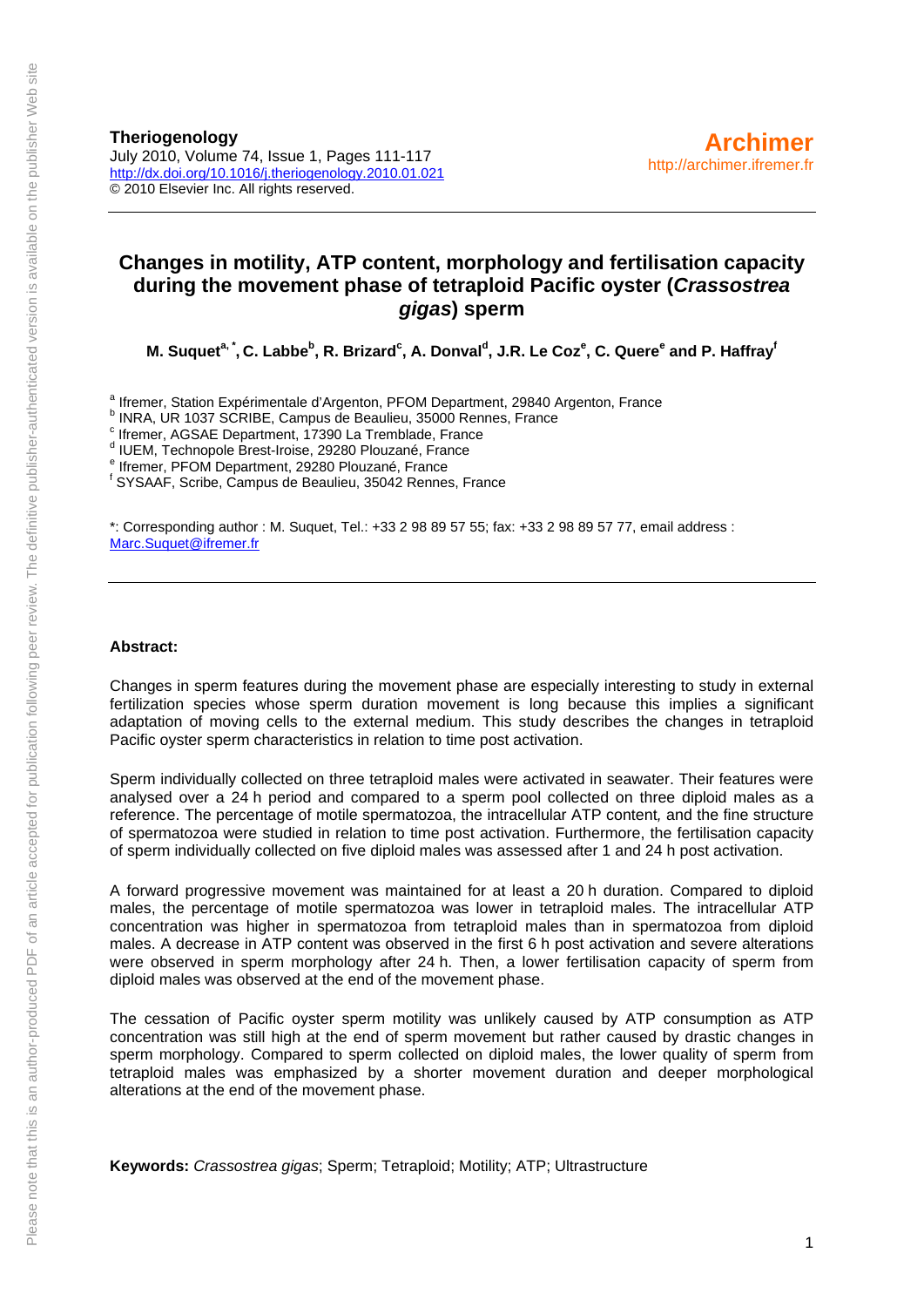#### **1. Introduction**

In aquatic broadcast spawners, spermatozoa are most often immotile in the male reproductive organ. After release, sperm is submitted to the aquatic environmental conditions. Changes in the surrounding environment trigger sperm movement [1] whose duration depends on the reproductive strategy of the species in relation with sperm cellular characteristics.

The changes in sperm features in relation to time after activation have been studied on a few aquatic species and mainly on those whose spermatozoa bear short movement duration. In rainbow trout (*Oncorhynchus mykiss*) where the cessation of gamete movement is observed 30 s after sperm release in freshwater, the cellular structure undergoes considerable changes located at the mid piece and at the plasma membrane [2]. A rapid depletion of intracellular ATP content is correlated to the decrease in the percentage of motile spermatozoa [3]. In seabass (*Dicentrarchus labrax*), the percentage of motile spermatozoa and sperm velocity decrease in relation to time after activation in seawater, over the 40 s swimming phase. At the end of the movement, sperm head swelling is observed, chromatin appears heterogeneous and intracristae spaces of mitochondria are enlarged [4]. Similar observations are reported for turbot (*Psetta maxima*) sperm, although the swimming phase lasts longer (3-5 minutes). Contrarily to trout and seabass, a part of the energy required for turbot sperm motility is produced during sperm movement by mitochondrial oxidative phosphorylation [5].

Compared to marine fish species, sperm movement duration is usually longer in marine invertebrates: 4 to 5 hours in Pacific oyster [6] and in American oyster (*Crassostrea virginica*) [7]. After a 20 hour incubation in seawater, the percentage of motile sea urchin (*Hemicentrotus pulcherrinus*) spermatozoa is still close to 50% [8]. Sea urchin (*Lytechinus variegatus*) sperm velocity and fertilisation capacity decreased as a function of time during a 120 minute period after activation in seawater [9]. In several sea urchin species, after a 30 minute duration movement, changes are observed at the midpiece and especially at the mitochondria level [10]. In Pacific oyster, knowledge on sperm features during the swimming phase is restricted to the reported decrease in the percentage of motile spermatozoa over a 150 minutes *post* activation period [11].

Triploid molluscs have a higher growth and a lower reproductive capacity than diploid ones [12]. Because they can be obtained by crossing diploid females and tetraploid males [13], standardised procedures for artificial fertilisation using gametes of both ploidies, must be settled. However, sperm features of tetraploid Pacific oysters were little investigated: when compared to sperm collected from diploid males, more than half of the spermatozoa from tetraploid Pacific oysters have a higher mitochondria number [14] although the overall sperm motility is reduced [15].

The broadcast reproductive behaviour of Pacific oysters and sperm dispersion make wild stocks at risk of being genetically contaminated by farmed populations [12]. This is especially the case with tetraploid individuals which have been demonstrated to be fertile in the wild. Fertilisation capacity of these individuals is a function of several biological factors such as sperm characteristics including sperm swimming duration, intracellular ATP content and changes in these features during the movement phase.

In tetraploid males, undergoing the description of sperm features during the movement phase aims to i) improve the knowledge of these singular spermatozoa, ii) help to establish standardised procedures for gamete management and fertilisation which are required for triploid oyster production and iii) explore the risk of genetic contamination of wild stocks by diploid spermatozoa.

In this paper, changes in sperm features of tetraploid Pacific oyster over a 24 hour movement phase are described. The present study wants to address to which extent the characteristics of sperm movement during a long swimming period are different from the known characteristics of sperm with short movement duration, and how these characteristics are related to cellular and energetic parameters supposed to sustain sperm motility. As a consequence, changes in the percentage of motile cells, intracellular ATP content, fine structure as observed by transmission electronic microscopy and fertilisation capacity in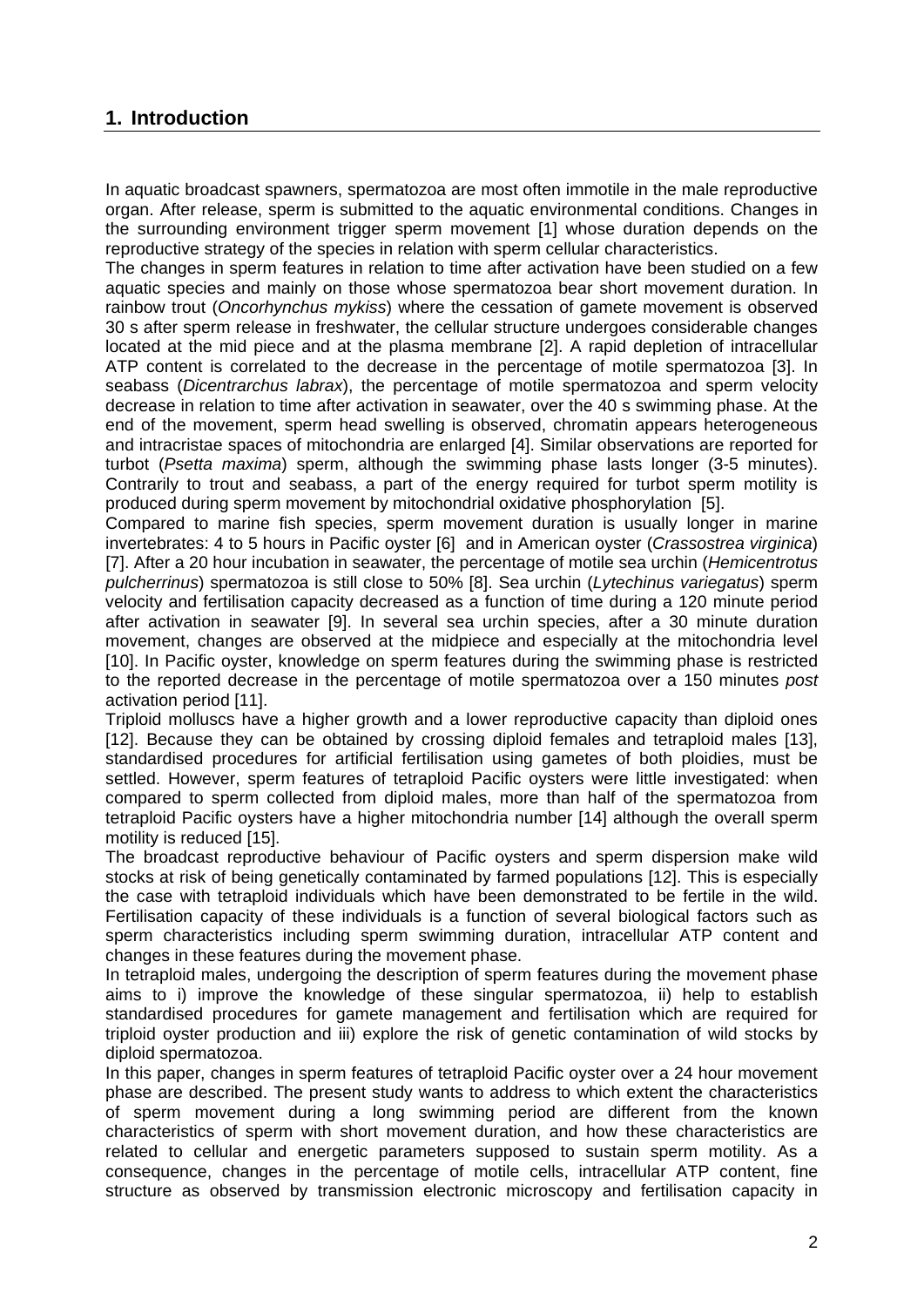relation to time *post* activation are reported. Sperm from diploid males was also studied as a reference.

### **2. Materials and methods**

#### *2.1. Oyster conditioning and gamete stripping*

Tetraploid (one year old) and diploid (three year old) Pacific oyster were conditioned (200L tanks, T°=19°C and fed at 2% (dry mass of algae to oyster) with two microalgae, *Isochrysis galbana* Tahitian clone and *Chaetoceros gracilis*). For both sexes, gametes were obtained according to [16]. After gonad mincing and gamete release, male and female gametes were stored respectively in 4ml salt immobilising solution "Store-gigas" [16] at 4°C and in 2L seawater at 19°C. Sperm concentration was determined in duplicates by image analysis (Samba Technologies, Tribvn®) after dilution of 10µl sperm samples in 10µl formaldehyde and 1980 µl salt solution "Store-gigas".

Sperm concentration was adjusted to 2 x  $10^9$  spermatozoa/ml by dilution in seawater. Sperm movement was triggered by adding 1ml of sperm suspension to 4ml seawater at 20°C in 30ml bottles (final dilution rate: 1:20). In order to avoid bacterial proliferation during the 24h swimming period, chloramphenicol was added at a final concentration of 25 µg/mL (mother solution: 5 mg chloramphenicol/ml ethanol). Changes in sperm features were studied by sampling both tetraploid and diploid oyster sperm samples (three individual sperm samples for tetraploid males and a pool collected from three diploid males) at different time *post* activation. However, the fertilisation capacity in relation to time after sperm activation was only studied in diploid animals (n=5 oysters).

#### *2.2. Experimental design*

Sperm motility was estimated at 0, 1, 6, 14, 20 and 24 hours *post* activation using a two-step dilution procedure: for each sampling, 40µl of the sperm suspension was first diluted with 960 µl activating solution "Moti-gigas" [16]. Then, 5µl of this sperm suspension was transferred to 95µl "Moti gigas" (final dilution 1:500). The percentage of motile spermatozoa (sperm with progressive motility) was assessed in triplicates using a dark-field microscope.

Intracellular ATP content was assessed in triplicates, at 0, 1, 6, 14 and 24 hours *post* activation, by high-performance liquid chromatography analysis as previously described [5]. The fine structure of spermatozoa was studied at 0 and 24 hours *post* activation in seawater, according to methods previously described in turbot [5]. However, the osmolality of fixative and washing buffers was adjusted to 1000 mosmol/kg by addition of NaCl. Ultrathin sections were examined with a JEOL TEM 100 CX. The following measurements were determined according to [14]: length and width of sperm head and acrosome and length of mitochondria. Furthermore, subacrosomal space dimensions (length and width) were recorded.

The fertilisation capacity of spermatozoa from five diploid males was determined in triplicates after 1 and 24 hours *post* activation in seawater, according to a standardised experimental protocol [16], using 400 spermatozoa for one egg. Briefly, oocytes were pooled from three females and their concentration was determined by microscopic count (3\*50µl). Two different spawns were used at 1 and 24 hours *post* activation. Their fertilisation capacity, as observed using a pool of fresh sperm collected in two males, was not significantly different. The D-larval yield was estimated after 48 hour development at 19°C (number of D-larvae/total number of oocytes).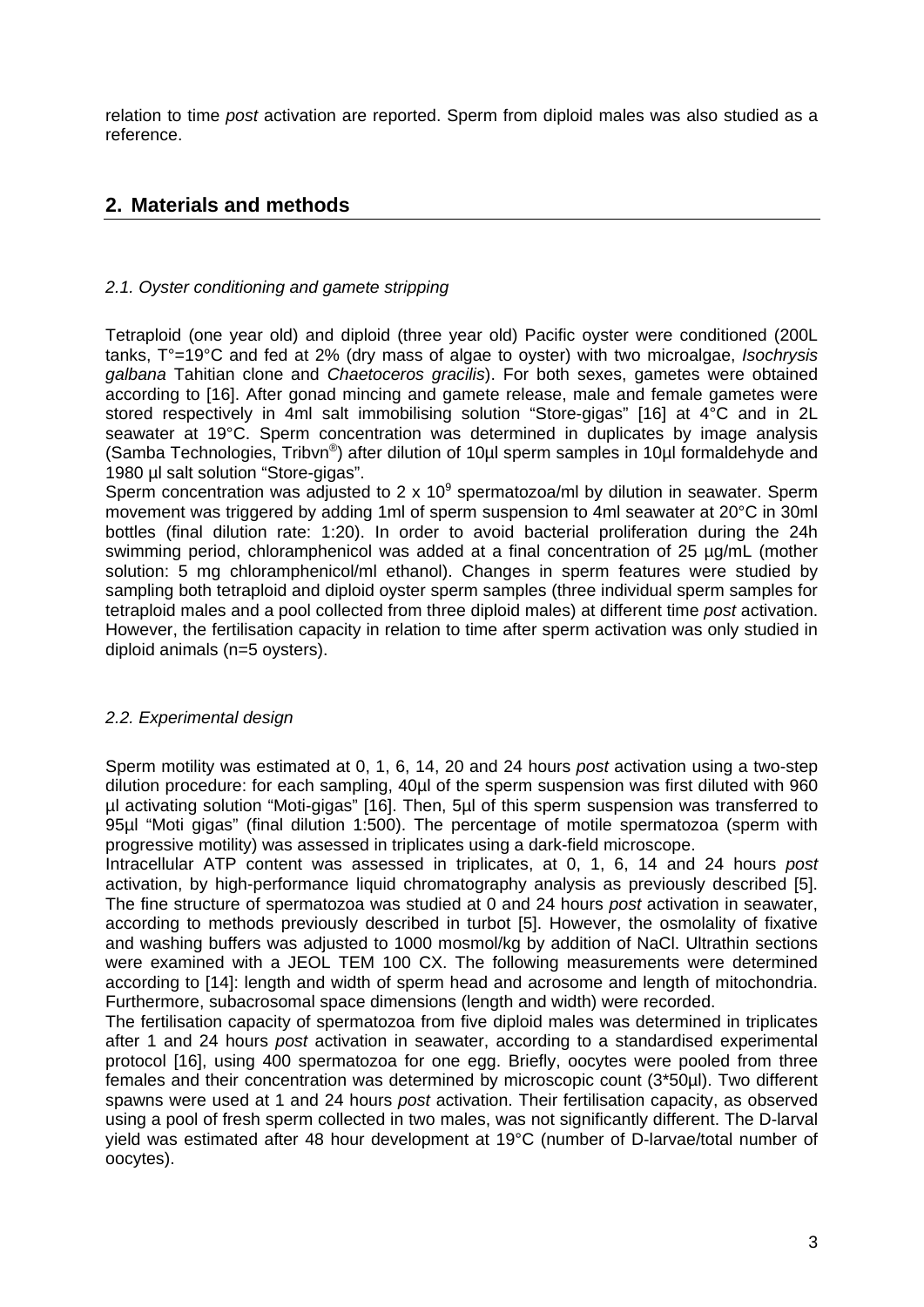#### *2.3. Data analysis*

Data were arcsin square-root transformed prior to two way analysis of variance. When significant differences were observed, a Tukey *a posteriori* test was used.

### **3. Results**

Just after activation, the percentage of motile spermatozoa was high in tetraploid males and showed a progressive reduction during the 24 hour swimming phase (Fig. 1). Compared to diploid ones, the percentage of motile cells was lower (P<0.001) in tetraploid males.

A decrease in ATP content was observed in the first six hours after activation (P<0.001). From 6 to 24 hours *post* activation, variations of ATP concentration were also observed (P<0.001) but these changes remain limited compared to those observed during the first six hours (Fig. 2). The ATP concentration of sperm from tetraploid males was higher (P<0.001) than that of sperm from diploid males.

At the beginning of the movement phase, the morphology of sperm from tetraploid males was similar to that of sperm from diploid males (Fig. 3a, b and e) except for usual differences known to exist between the two types of spermatozoa: five mitochondria were observed in sperm collected in tetraploid males and four in diploid ones. Linear dimensions of sperm from tetraploid males (height and width of acrosome, head and subacrosomal space) were larger than those of diploid males (Table 1). On the other hand, no difference was observed for the height of mitochondria and for the ratios calculated with the different sperm dimensions.

After a 24 hour movement phase, several morphological alterations were observed in sperm from tetraploid males (Fig. 3d). The plasma membrane became swollen and detached from the sperm head. Vacuoles developed in the nucleus. In some cases, chromatin was deeply decondensed. In general, more drastic morphological changes were observed in sperm collected on tetraploid (Fig. 3d) males than on diploid (Fig. 3c) ones. However, the 24h movement phase did not alter the overall mitochondria shape and structure. Acrosome reaction was rarely observed both in diploid (Fig. 3f) and tetraploid males (Fig. 3g). Sperm dimensions were not changed after the 24 hour movement whatever the sperm ploidy. However, the head width was significantly larger at the end of the movement than at the beginning of this phase in sperm from tetraploid males (Table 1).

After a 24 hour swimming phase, a lower fertilisation capacity (P<0.001) of sperm collected in diploid oysters was observed compared to results recorded for sperm which moved for one hour (Fig. 4). The fertilisation capacity of male 4 was lower than that recorded in other males  $(P<0.05)$ .

## **4. Discussion**

Basic features of sperm biology remain poorly described in Pacific oyster. In particular, changes in sperm features during the swimming phase have not been reported in the scientific literature. The description of these changes is especially interesting in species whose movement duration is long (a few hours) compared to the short duration of sperm movement recorded in fish species (from 30 s in rainbow trout [2] to 3-5 minutes in turbot [5]) for which these changes were previously described. A long movement duration suggests a specific adaptation of spermatozoa to the external medium. For farmed broodstock, this prolonged mouvement of spermatozoa increases the risk of genetic pollution in the wild. This is why tetraploid oysters must be maintained in closed recirculated systems equipped with effluent treatment devices in order to prevent the dissemination of their gametes [12].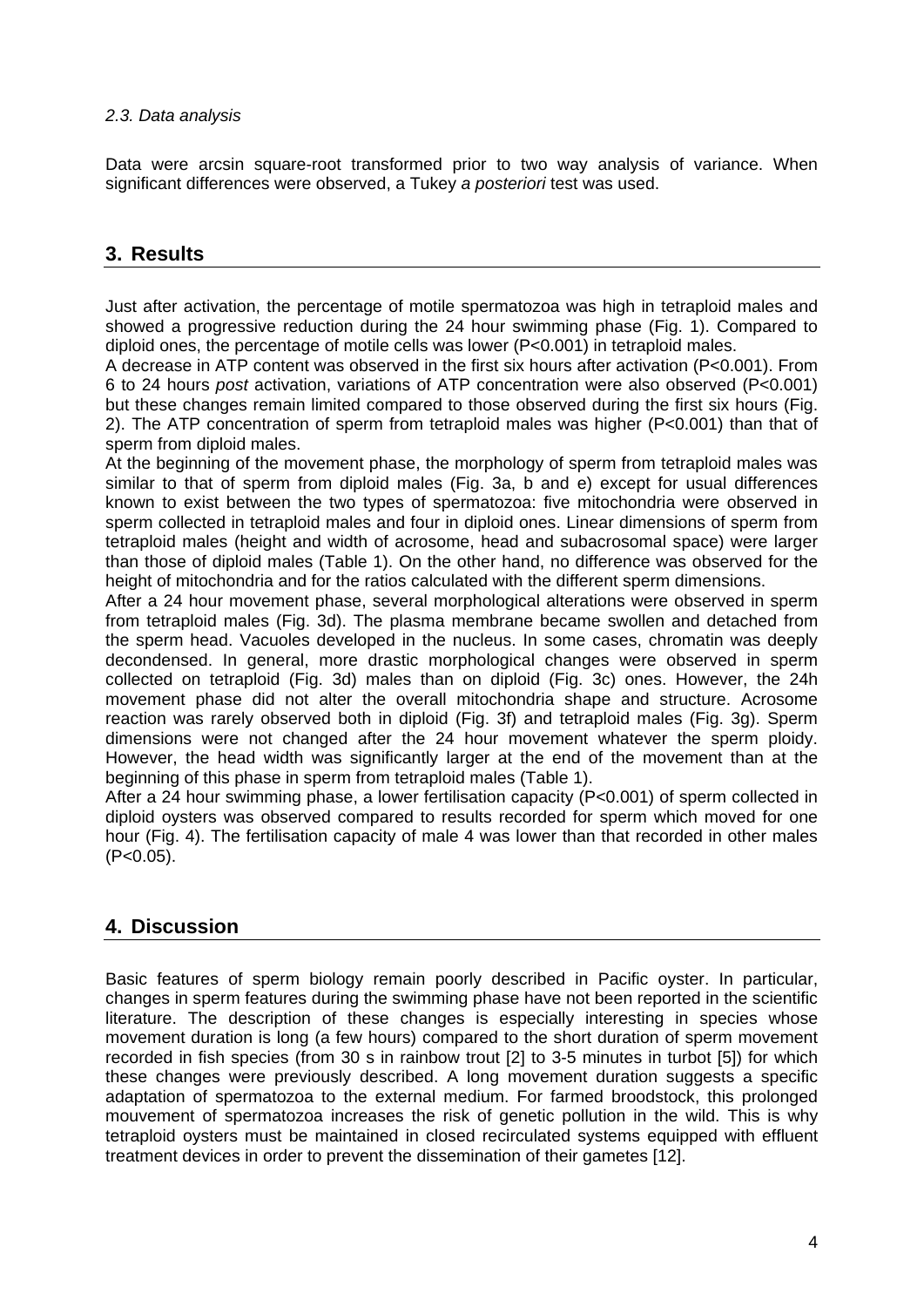The present work confirms the long duration of the sperm swimming phase already reported in Pacific oyster [6], although a forward progressive movement observed for a 20 hour period had never been described in this species for sperm from tetraploid males. In accordance with the observation of Dong et al. [17], the present results showed that the percentage of motile spermatozoa is significantly lower in tetraploid males compared to diploid ones. This lower performance of spermatozoa in tetraploids was further demonstrated by Suquet et al. [18], who showed that 5 000 spermatozoa per oocyte are required in tetraploid males to obtain a maximum fertilisation rate, compared to 500 in diploid males, suggesting a lower fertilisation capacity of sperm from tetraploid males. The lower quality of sperm collected on tetraploid males compared to diploid ones may be due to ploidy but also to differences in rearing environments. Indeed in our conditions, tetraploid males were maintained all year-round in hatchery while diploid ones were transferred from the wild to the hatchery two month before the spawning period.

Just before the swimming phase, the mean ATP content of sperm collected on tetraploid oysters (71.2 $\pm$ 3.1 nmol/10<sup>9</sup> spermatozoa) was higher than that of sperm from diploid males  $(44.7\pm2.0 \text{ nmol}/10^9 \text{ spermatozoa})$ . The lack of data on sperm ATP content of tetraploid males in other aquatic species makes interspecies comparisons possible only for sperm from diploid males: the ATP levels observed in our conditions before the sperm swimming phase, are similar to those measured in several fish species with shorter movement duration, where intial ATP levels range from 18 to 233 nmol/10 $^{9}$  spermatozoa [19] and are higher than the levels assessed in two sea urchin species (*Arbacia lixula* and *Paracentrotus lividus:* 3.9 to 6.2 nmol/10 $9$  spermatozoa) [20]. This interspecies diversity in ATP levels prevents any relationship to be established between initial ATP level assessed before sperm activation and sperm movement duration. This suggests that initial ATP content of oyster spermatozoa is therefore not the main parameter responsible for the distinctive ability of these cells to sustain such long movement duration.

After a one hour movement, ATP hydrolysis of Pacific oyster sperm was limited since ATP losses represented only 15±7% of the initial content. In two sea urchin species, ATP hydrolysis was 54 to 79% of their initial ATP content, 5 minutes after sperm activation in seawater [20]. Spermatozoa of sea urchin (*Hemicentrotus pulcherrimus)* exhausted almost 70% of their initial ATP stores after 10 minutes of movement [21]. This high ATP consumption was also reported in the sea urchin, *Anthocidaris crassispina*, where 36% of the initial stores were hydrolysed after a 5 minutes sperm movement at 0°C and 73% at 20°C [22]. ATP catabolism of marine fish sperm is also fast: spermatozoa exhausted 74% of their initial ATP store after one minute of movement in turbot [5].

Later on, during a period ranging from 6 hour to 24 hours *post* activation, no further decrease in ATP concentration of Pacific oyster sperm was observed. Such maintenance in ATP concentration after the first 6 hours suggests that spermatozoa could partially restore the energy stores catabolised during the motility phase. During the swimming phase of turbot sperm, the mitochondrial oxidative phosphorylation partly compensates for ATP hydrolysis [5]. An increased oxygen consumption was reported after sperm movement activation in sea urchin sperm [20]. This also suggests energy restoration during the swimming phase. In Pacific oyster, no apparent changes of mitochondria were observed at the end of the movement phase, contributing to the high ATP content of sperm assessed after 24 hours. The rationale for ATP level maintenance during the swimming phase of Pacific oyster sperm could be further explored by respiration studies.

The cessation of Pacific oyster sperm motility after 24 hour was unlikely caused by a low concentration of ATP. Between 6 and 24 hours *post* activation, we observed a discrepancy between the drastic losses of sperm motility percentages (from 47.5±17.5% to 3.8±6.4%) and the absence of decrease in ATP content (from  $47.1\pm6.1$  to  $50.5\pm6.2$  nmol/10<sup>9</sup> spermatozoa). Furthermore, 70 to 79 % (in tetraploid males) and 94 % (in diploid males) of the initial ATP stores were still observed after a 24 hour movement.

In accordance with Dong et al. [14], we showed that the general ultrastructure of sperm from diploid and tetraploid males is similar, and that sperm dimensions are different. In the present work, sperm components of tetraploid males were 1.10 to 1.35 times larger compared to those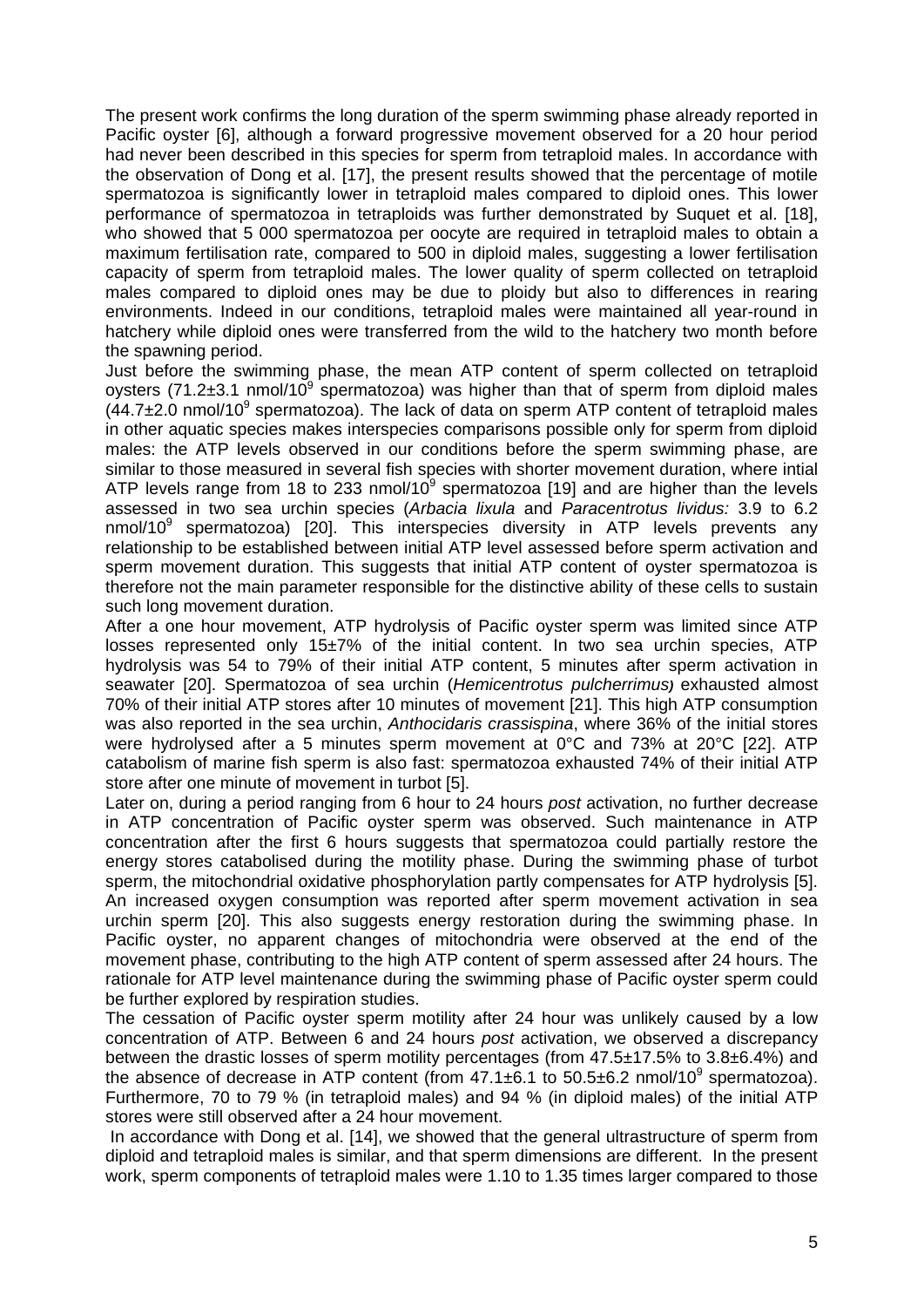assessed in diploid males, close to values observed by Dong et al. : 1.23 to 1.43 [14]. We calculated from [23] that sperm collected in mussels (*Mytilus galloprovincialis*) tetraploid males were also 1.10 to 1.50 larger than sperm from diploid ones. At the end of the swimming phase, drastic damages were observed in Pacific oyster sperm morphology as reported in other species such as turbot [5]. Deeper damages in chromatin and plasma membrane were observed in sperm from Pacific oyster tetraploid males compared to diploid ones.

Because of the low ATP exhaustion during sperm movement, the drastic changes in morphology of spermatozoa observed after a 24 hour swimming phase, are probably the cause of the cessation of sperm movement. Alternative hypothesis of sperm movement cessation such as the lack of ATP-shuttle molecules, observed in sea urchin spermatozoa [24] and transporting energy from mitochondria to the axoneme, can also be suggested. The causes of sperm movement cessation would be further explored by describing the capacity of spermatozoa to perform a second swimming phase after incubation in a non activating medium.

Our work showed a drastic decrease in the fertilisation capacity of Pacific oyster sperm at the end of the swimming phase, likely because of the low percentage of motile sperm. The fertilisation capacity of turbot and seabass sperm also decreased at the end of their movement phase, as a consequence of the low percentage of motile spermatozoa [25]. A relationship between time after sperm activation, and the fertilisation success was also reported in sea urchin (*Strongylocentrotus franciscanus*) [26].

As a conclusion, the significant adaptation of Pacific oyster spermatozoa to seawater is sustained by a long duration movement and a high ATP content observed at the end of the swimming phase. The cessation of Pacific oyster sperm motility cannot be explained by a too low ATP concentration assessed at the end of sperm swimming phase but rather by drastic changes in sperm morphology, except in sperm dimensions. Compared to sperm collected in diploid males, the lower quality of sperm from tetraploid ones is suggested by a lower movement duration and deeper morphological alterations at the end of the movement phase.

### **Acknowledgments**

This work was supported by Ofimer (Triplofimer, 052/05/C). We acknowledge C. Mingant, I. Quéau and L. Lebrun (Ifremer) for technical assistance but also A. Benabdelmouna and C. Ledu for tetraploid oyster providing. We want to thank M. Briand (IUEM) for electron micrographs and J. Moal (Ifremer) for fruitful discussions on sperm energetic.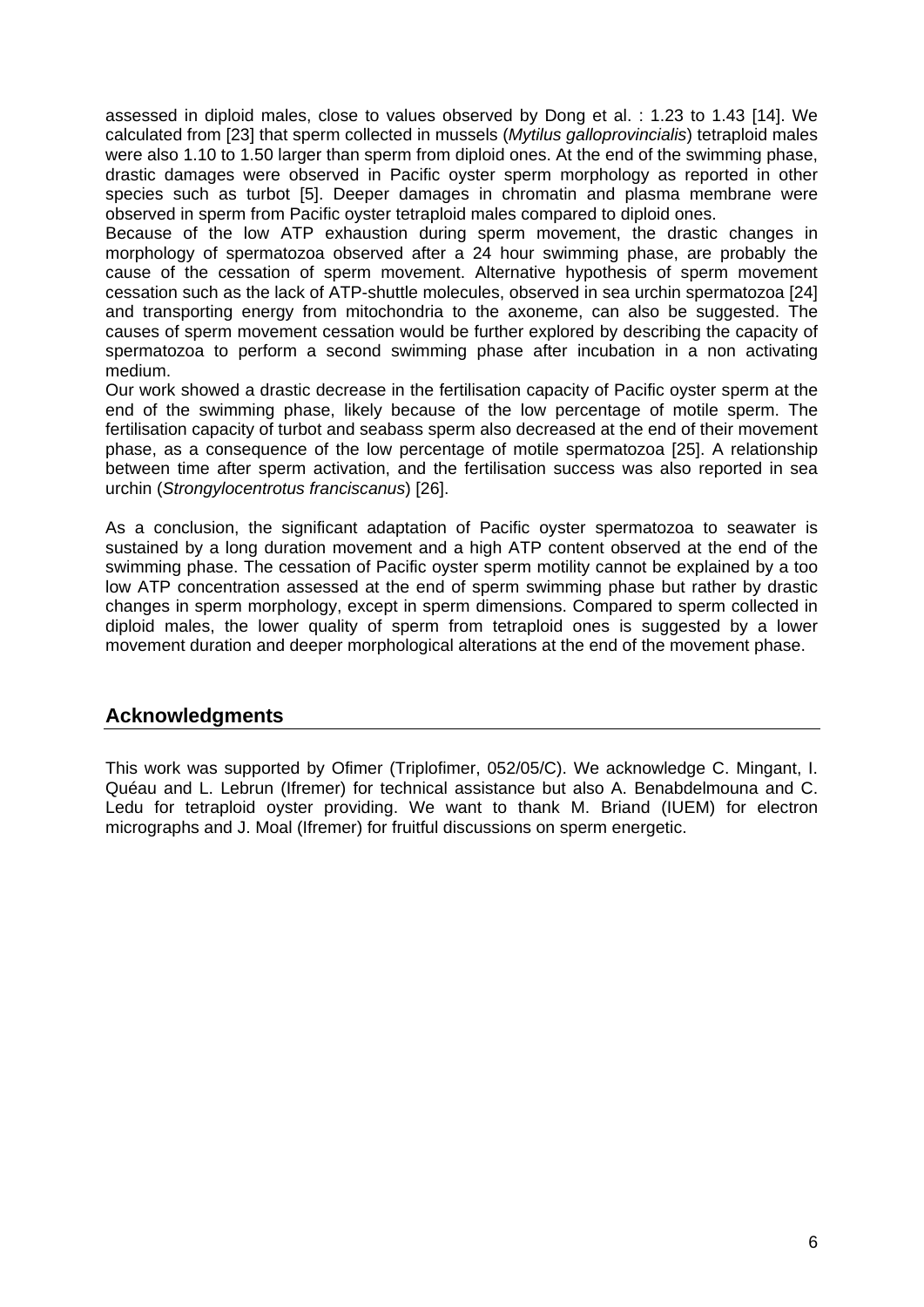# **Figures**



**Fig.1.** Changes in the percentage of motile spermatozoa in relation to time *post* activation (mean±SD; different letters refer to significantly different results versus time).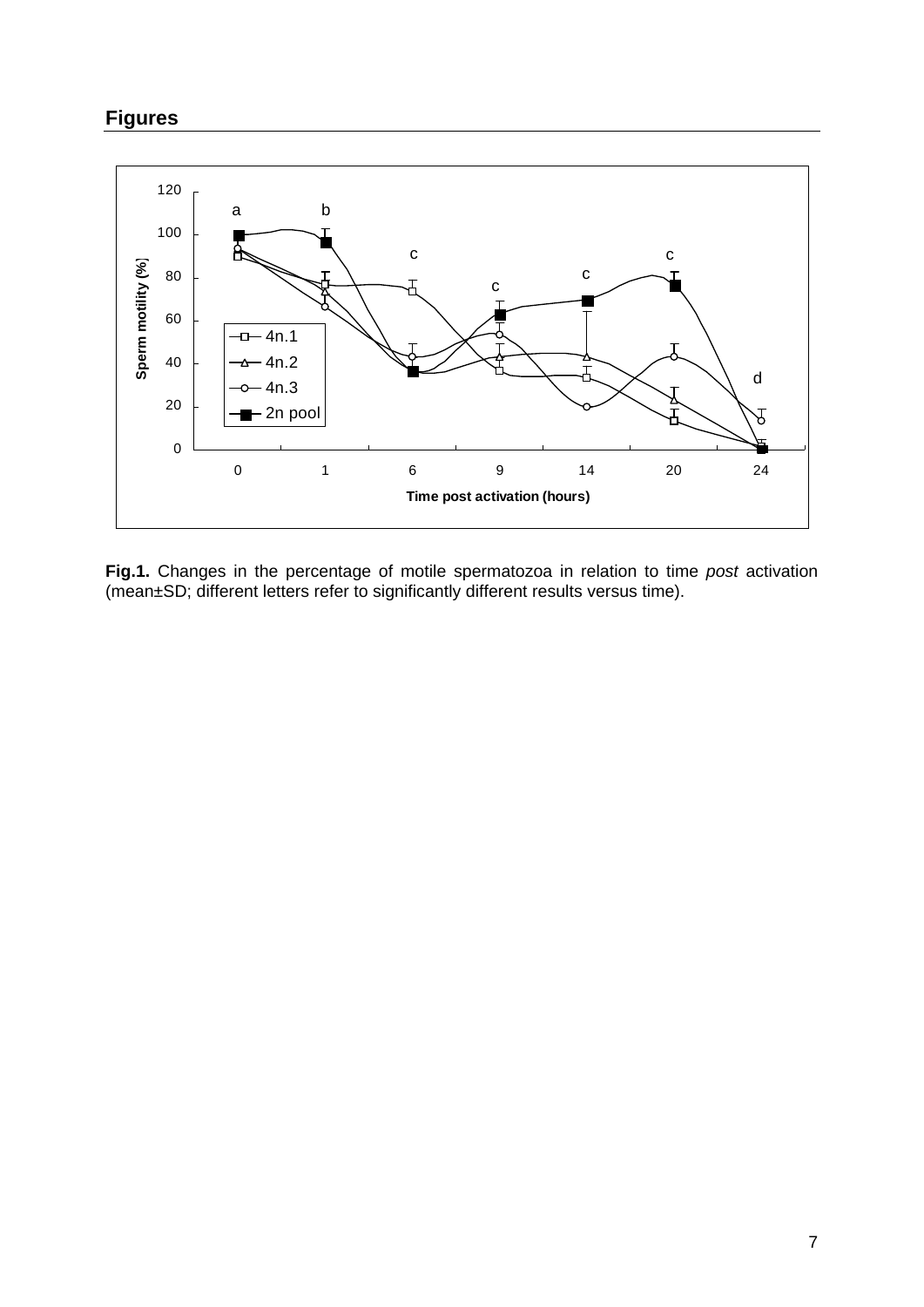

**Fig.2**. Changes in ATP concentration of spermatozoa in relation to time *post* activation (mean±SD; different letters refer to significantly different results versus time).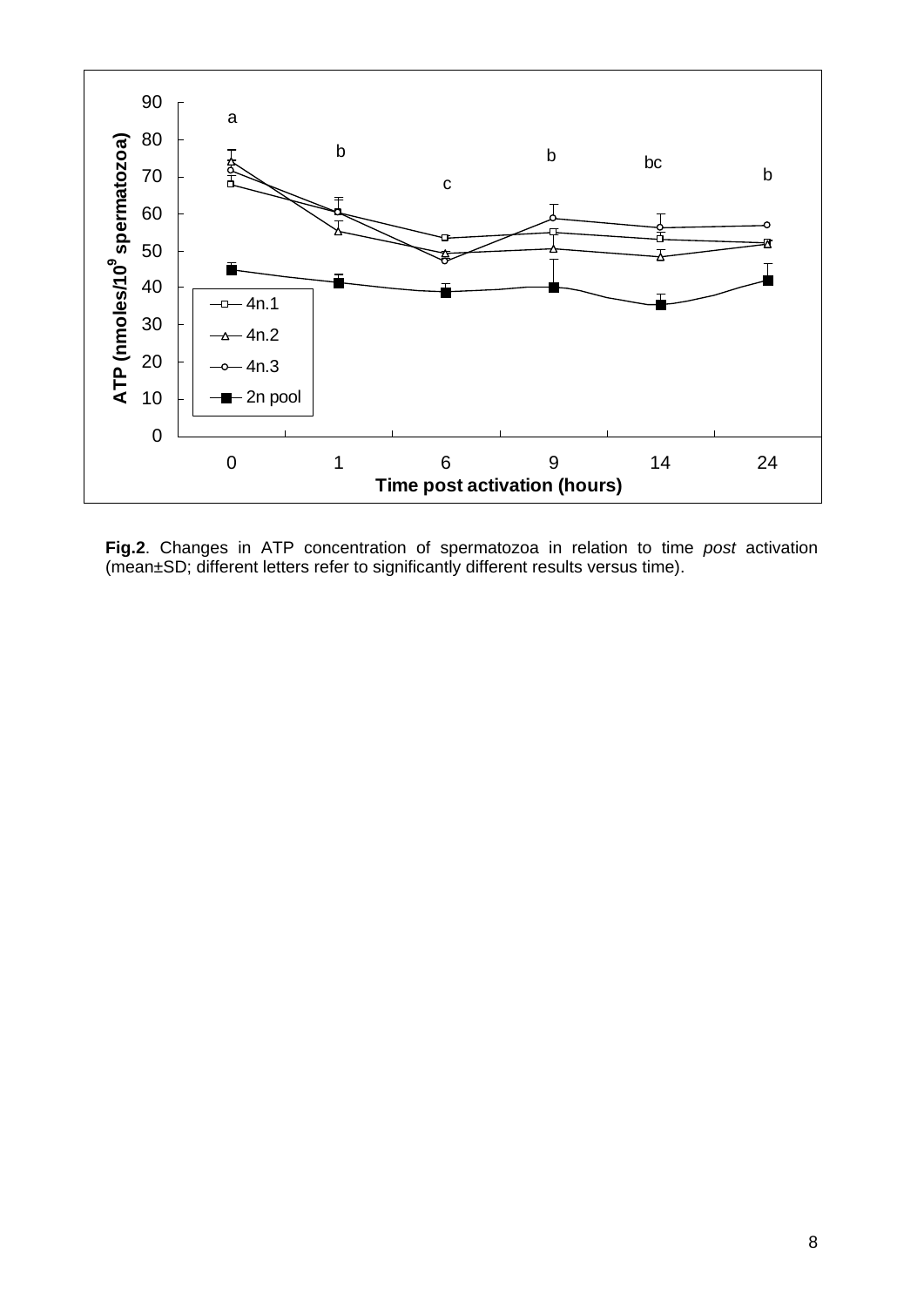

**Fig.3**. Electron micrographs of Pacific oyster spermatozoa from diploid and tetraploid males, before and after activation. (a) General view of spermatozoa from diploid Pacific oyster before activation. (b) General view of spermatozoa from tetraploid Pacific oyster before activation. (c) General view of spermatozoa from diploid oyster, 24h after activation. (d) General view of spermatozoa from tetraploid oyster, 24h after activation; n: nucleus, pm: plasmic membrane, v: vacuoles. (e) Longitudinal section of a spermatozoon from a diploid male, before activation. (f) Longitudinal section of a spermatozoon from a diploid male at the end of the movement phase and displaying the acrosomial reaction. (g) Longitudinal section of a spermatozoon collected in a tetraploid male at the end of the movement phase and displaying the acrosomial reaction; a: acrosome, ab: axial body, ar: axial rod, n, nucleus, m: mitochondria.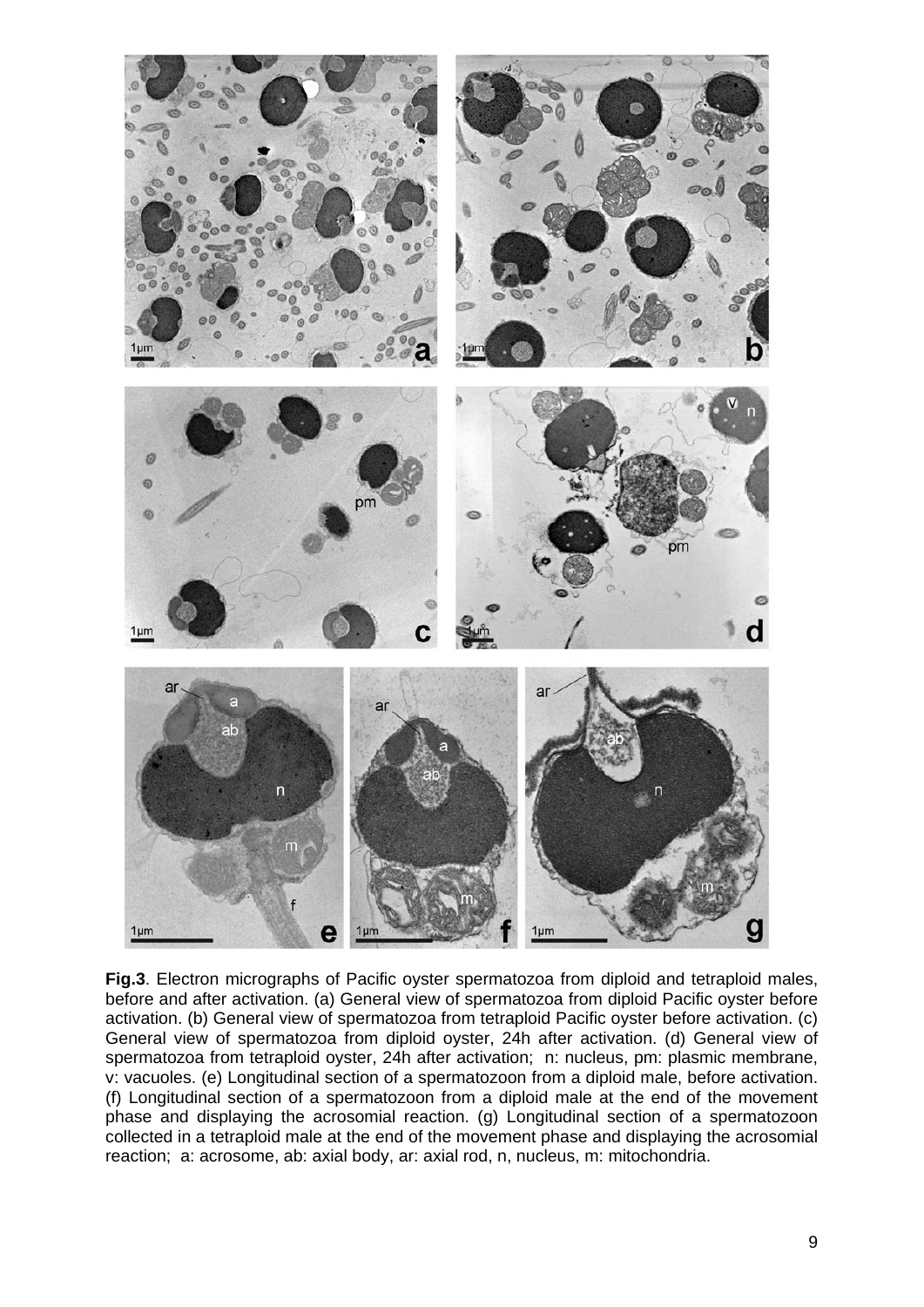

**Fig. 4**. Changes in fertilisation capacity of sperm from diploid males, at the beginning and at the end of sperm movement phase (mean±SD; different letters refer to significantly different results).

### **Tables**

Table 1.

Size (um) and ratios of sperm from 2n and 4n oysters before (0 h) and after (24 h) the movement phase. Different letters refer to significantly different results within rows, P < 0.001 (number in brackets indicate the sampling size).

|          | <b>Parameter</b> | <b>Diploid</b>               | <b>Diploid</b>                     | <b>Tetraploid</b>        | <b>Tetraploid</b>           |
|----------|------------------|------------------------------|------------------------------------|--------------------------|-----------------------------|
|          |                  | 0 <sub>h</sub>               | 24h                                | 0 <sub>h</sub>           | 24h                         |
| Acrosome | Height           | $0.44 \pm 0.13^{\circ}$ (21) | $0.46 \pm 0.13^a$<br>(22)          | $0.63 \pm 0.12^b$<br>(8) | $0.64 \pm 0.09^b$ (8)       |
|          | Width            | $0.96 \pm 0.13^{\circ}$ (22) | $0.93 \pm 0.17^{\text{a}}$<br>(23) | $1.28 \pm 0.10^b$<br>(8) | $1.29 \pm 0.08^b$ (8)       |
|          | Height/Width     | $0.44 \pm 0.14^{\circ}$ (22) | $0.50 \pm 0.14^{\circ}$<br>(21)    | $0.47 \pm 0.06^a$<br>(6) | $0.50 \pm 0.04^{\circ}$ (8) |
| Head     | Length           | $2.59 \pm 0.26^{\circ}$ (21) | $2.64 \pm 0.26^{\circ}$<br>(21)    | $3.27 \pm 0.15^b$<br>(5) | $3.37 \pm 0.26^{b}$ (9)     |
|          | Width            | $2.14 \pm 0.14^{\circ}$ (22) | $2.21 \pm 0.27^{\circ}$            | $2.65 \pm 0.18^b$        | $3.06 \pm 0.3^{\circ}$ (12) |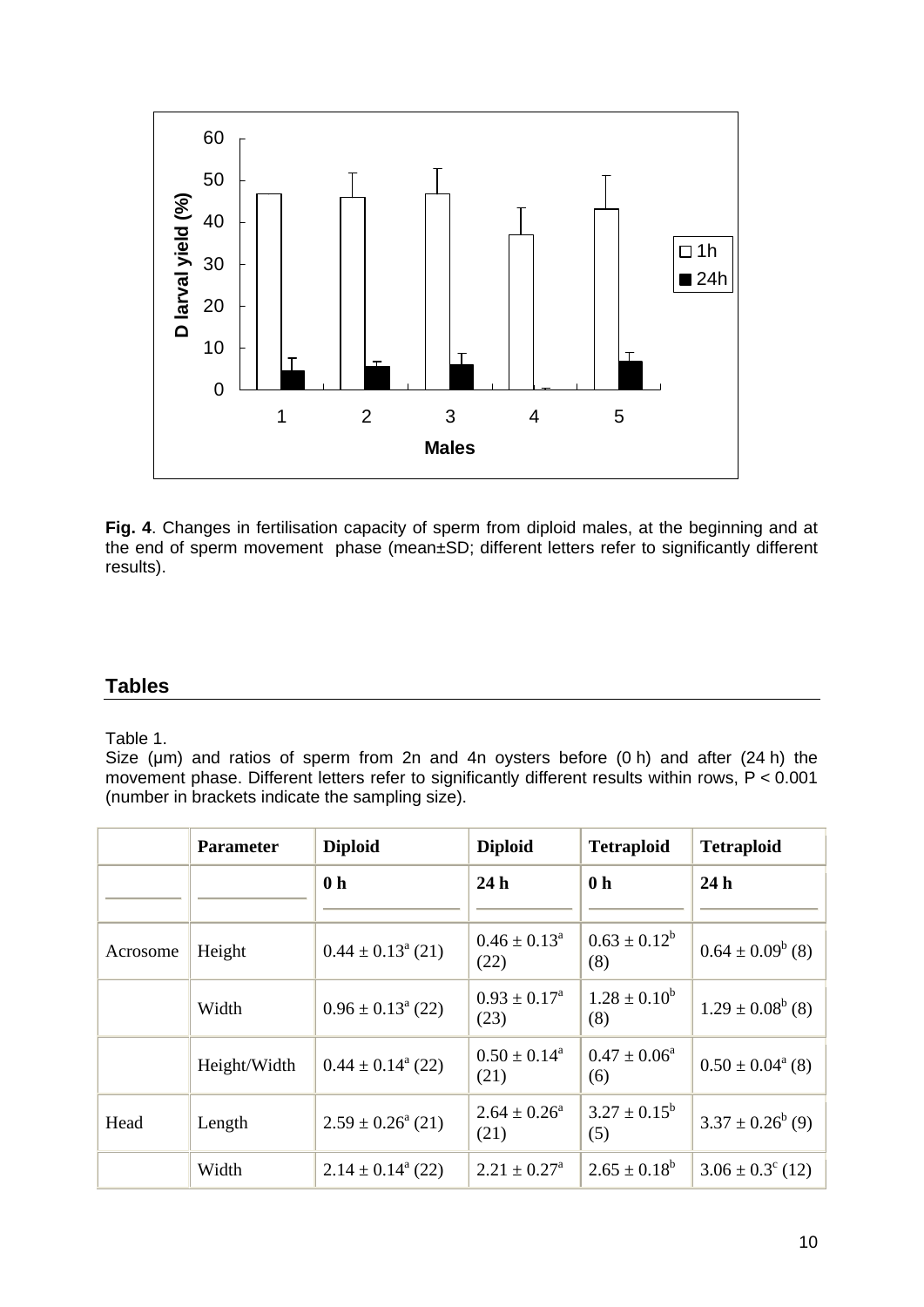|                        | <b>Parameter</b>      | <b>Diploid</b>                  | <b>Diploid</b>                     | <b>Tetraploid</b>                 | <b>Tetraploid</b>              |
|------------------------|-----------------------|---------------------------------|------------------------------------|-----------------------------------|--------------------------------|
|                        |                       | 0 <sub>h</sub>                  | 24 <sub>h</sub>                    | 0 <sub>h</sub>                    | 24h                            |
|                        |                       |                                 |                                    |                                   |                                |
|                        |                       |                                 | (23)                               | (7)                               |                                |
|                        | Length/Width          | $1.22 \pm 0.55^{\circ}$ (20)    | $1.26 \pm 0.20^a$<br>(20)          | $1.22 \pm 0.11^a$<br>(5)          | $1.09 \pm 0.13^{\text{a}}$ (9) |
| Subacroso<br>mal space | Length                | $0.77 \pm 0.16^{\circ}$ (22)    | $0.79 \pm 0.24^{\text{a}}$<br>(23) | $1.00 \pm 0.15^b$<br>(9)          | $1.00 \pm 0.22^b$ (9)          |
|                        | Width                 | $0.66 \pm 0.09^{\circ}$ (21)    | $0.67 \pm 0.13^{\text{a}}$<br>(21) | $0.87 \pm 0.06^b$<br>(9)          | $0.90 \pm 0.08^b$ (8)          |
|                        | Length/Width          | $1.19 \pm 0.20^{\circ}$ (21)    | $1.28 \pm 0.33^{\text{a}}$<br>(21) | $1.16 \pm 0.22^{\text{a}}$<br>(7) | $1.12 \pm 0.26^{\circ}$ (8)    |
| Mitochon<br>dria       | Height                | $0.87 \pm 0.14^{\circ}$ (29)    | $0.80 \pm 0.14^a$<br>(26)          | $0.90 \pm 0.21^a$<br>(7)          | $0.88 \pm 0.11^a$<br>(15)      |
| Acrosome               | Height/Head<br>length | $0.17 \pm 0.04^{\circ}$ (20)    | $0.17 \pm 0.04^a$<br>(19)          | $0.18 \pm 0.02^a$<br>(5)          | $0.19 \pm 0.03^{\text{a}}$ (6) |
| Acrosome               | Width/Head<br>width   | $0.45 \pm 0.07^{\text{a}}$ (22) | $0.42 \pm 0.07^a$<br>(23)          | $0.47 \pm 0.04^a$<br>(5)          | $0.44 \pm 0.05^{\text{a}}$ (6) |

### **References**

- [1] Cosson J, Groison AL, Suquet M, Fauvel C, Dreanno C, Billard R. Marine fish spermatozoa : racing ephemeral swimmers. Reproduction 2008;136:277-294.
- [2] Billard R. Ultrastructure of trout spermatozoa: changes after dilution and deep freezing. Cell Tissue Res 1983;228:205-218.
- [3] Christen R, Gatti JL, Billard R. Trout sperm motility. The transient movement of trout sperm is related to changes in the concentration of ATP following the activation of the flagellar movement. Eur J Biochem 1987;166:667-671.
- [4] Dreanno C, Cosson J, Suquet M, Cibert C, Fauvel C, Dorange G, Billard R. Effects of osmolality, morphology perturbations and intracellular nucleotide content during the movement of sea bass (*Dicentrarchus labrax*) spermatozoa. J Reprod Fertil 1999;116: 113-125.
- [5] Dreanno C, Cosson J, Suquet M, Seguin F, Dorange G, Billard R. Nucleotide content, oxidative phosphorylation, morphology and fertilizing capacity of turbot (*Psetta maxima*) spermatozoa during the motility period. Mol Reprod Develop 1998;53:230-243.
- [6] Faure C. Paramètres physiologiques de l'émission et de l'activation des gamètes mâles de deux mollusques bivalves : la coquille Saint Jacques *Pecten maximus* (L.) et l'huître creuse

*Crassostrea gigas* (Thunberg). Thesis. University of Paris 7,1996,255pp.

[7] Galtsoff PS. The American oyster, *Crassostrea virginica* Gmelin. Fishery Bulletin of the Fish and Wildlife, US Government printing office, Washington, 1964,64, pp. 324-350.

[8] Ohtake T, Mita M, Fujiwara A, Tazawa E, Yasumasu I. Degeneration of respiratory system in sea urchin spermatozoa during incubation in seawater for long duration. Zool Sci 196;13:857-863